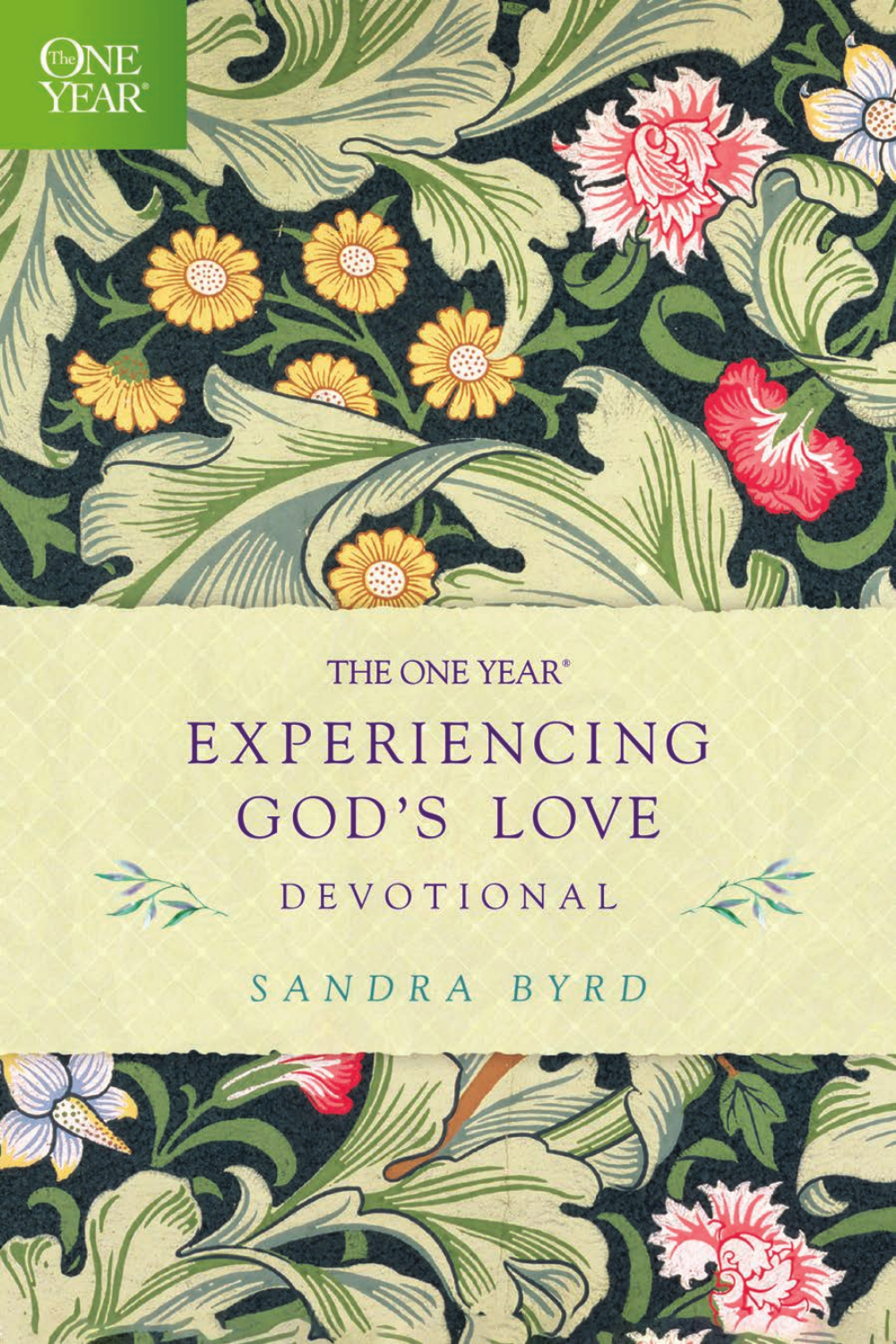**EXPERIENCING** GOD'S LOVE DEVOTIONAL THE ONE YEAR®

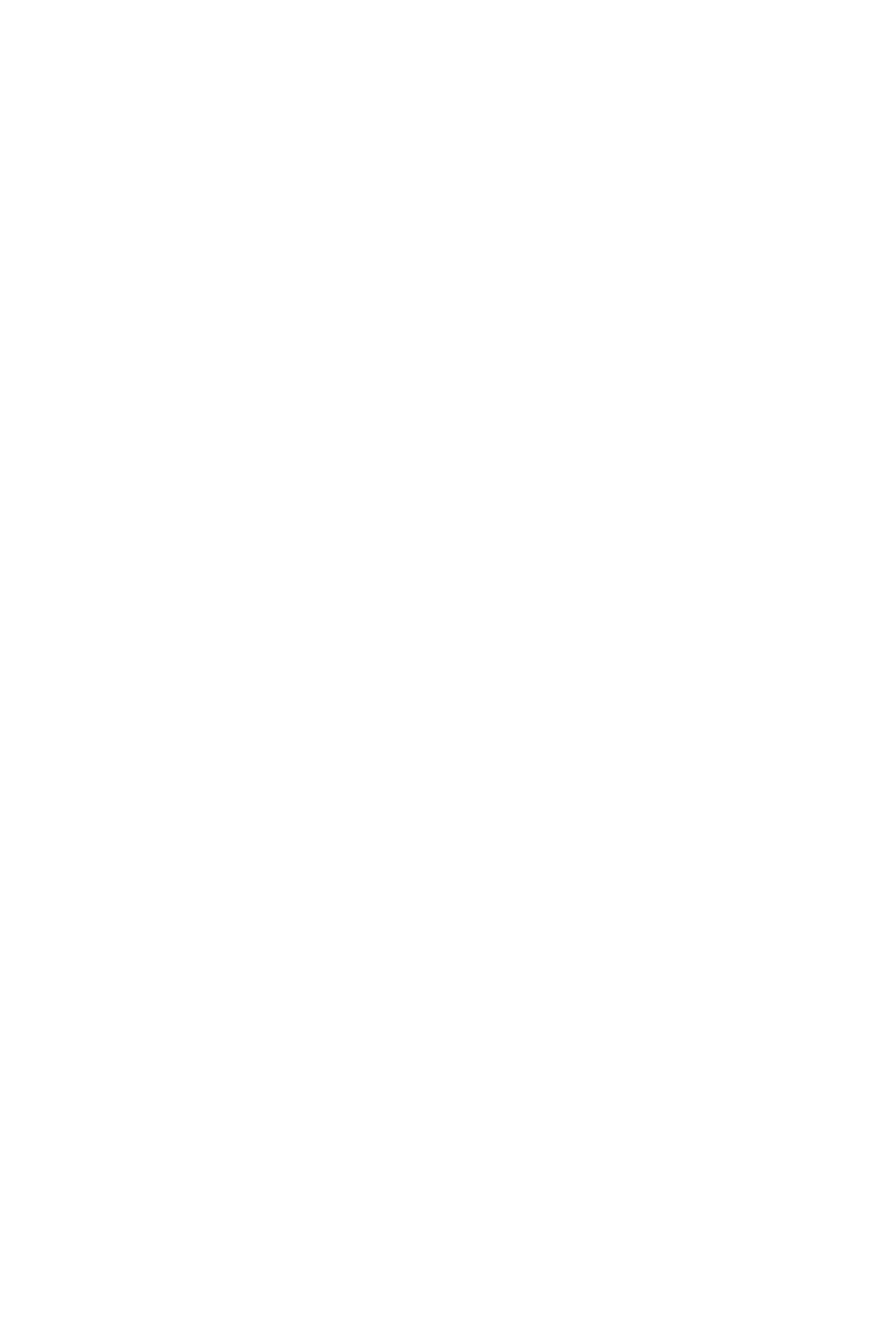# E X P E R I E N C I N G GOD'S LOVE DEVOTIONAL THE ONE YEAR®

## *SANDRA BYRD*



The nonfiction imprint of Tyndale House Publishers, Inc.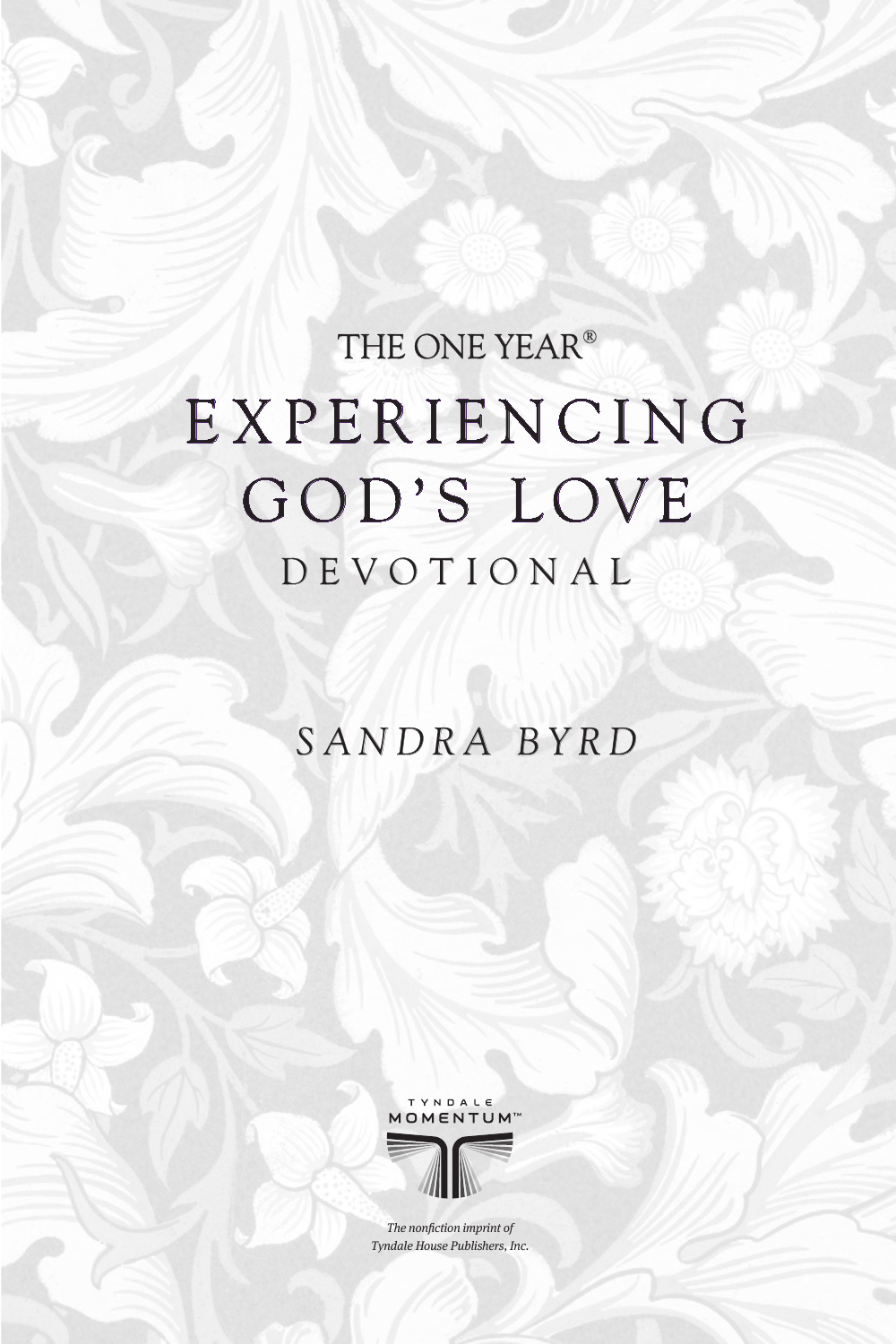Visit Tyndale online at www.tyndale.com.

Visit Tyndale Momentum online at www.tyndalemomentum.com.

*TYNDALE*, *Tyndale Momentum*, and Tyndale's quill logo are registered trademarks of Tyndale House Publishers, Inc. The Tyndale Momentum logo is a trademark of Tyndale House Publishers, Inc. Tyndale Momentum is the nonfiction imprint of Tyndale House Publishers, Inc., Carol Stream, Illinois.

*The One Year*® *Experiencing God's Love Devotional*

Copyright © 2017 by Sandra Byrd. All rights reserved.

Cover and interior illustrations of leaves by Twigs and Twine/Creative Market. All rights reserved.

Cover and interior photograph of Leicester wallpaper copyright © Historical Picture Archive/Corbis Historical/Getty Images. All rights reserved.

Designed by Beth Sparkman

Published in association with the literary agency of Browne & Miller Literary Associates, LLC, 410 Michigan Avenue, Suite 460, Chicago, IL 60605.

All Scripture quotations, unless otherwise indicated, are taken from the Holy Bible, *New International Version*, ® NIV*.* ® Copyright © 1973, 1978, 1984, 2011 by Biblica, Inc.® (Some quotations may be from the earlier NIV edition, copyright © 1984.) Used by permission. All rights reserved worldwide.

Scripture quotations marked NLT are taken from the *Holy Bible*, New Living Translation, copyright © 1996, 2004, 2015 by Tyndale House Foundation. Used by permission of Tyndale House Publishers, Inc., Carol Stream, Illinois 60188. All rights reserved.

Scripture quotations marked ESV are taken from *The Holy Bible*, English Standard Version® (ESV®), copyright © 2001 by Crossway, a publishing ministry of Good News Publishers. Used by permission. All rights reserved.

Scripture quotations marked NKJV are taken from the New King James Version,® copyright © 1982 by Thomas Nelson, Inc. Used by permission. All rights reserved.

Scripture quotations marked NASB are taken from the New American Standard Bible,® copyright © 1960, 1962, 1963, 1968, 1971, 1972, 1973, 1975, 1977, 1995 by The Lockman Foundation. Used by permission.

Scripture quotations marked NLV are taken from the HoLy BIBLE, New Life Version. Copyright © 1969– 2003 by Christian Literature International, P. O. Box 777, Canby, OR 97013. Used by permission.

Scripture quotations marked TLB are taken from *The Living Bible*, copyright © 1971 by Tyndale House Foundation. Used by permission of Tyndale House Publishers, Inc., Carol Stream, Illinois 60188. All rights reserved.

Scripture quotations marked NCV are taken from the New Century Version.® Copyright © 2005 by Thomas Nelson, Inc. Used by permission. All rights reserved.

For information about special discounts for bulk purchases, please contact Tyndale House Publishers at csresponse@tyndale.com, or call 1‑800‑323‑9400.

ISBN 978-1-4964-1318-5

Printed in the United States of America

23 22 21 20 19 18 17 7 6 5 4 3 2 1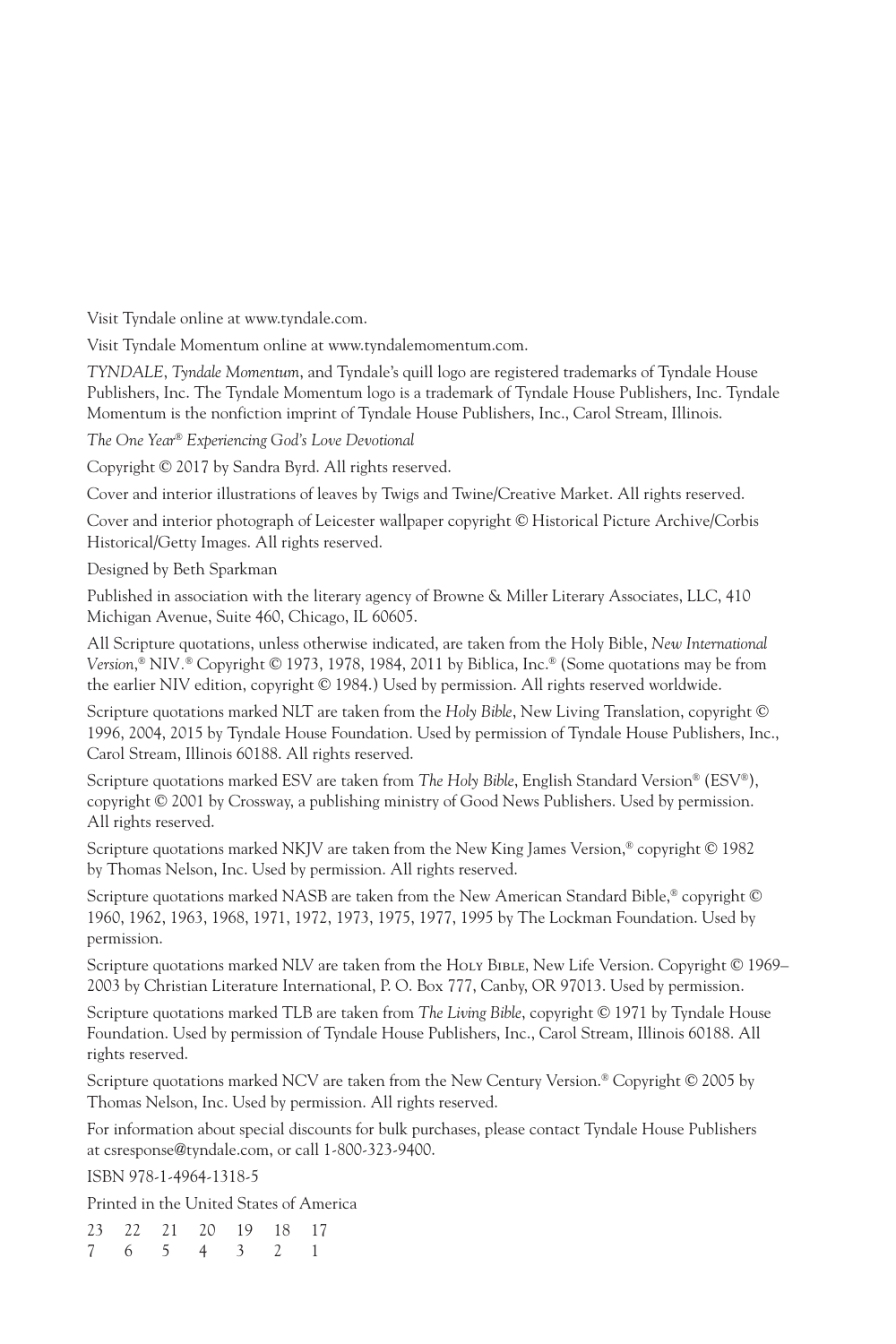*For my husband, Michael Byrd, MDiv. Thank you for halving my grief and doubling my joy for better than thirty years.* 

"For we are co-workers in God's service." 1 Corinthians 3:9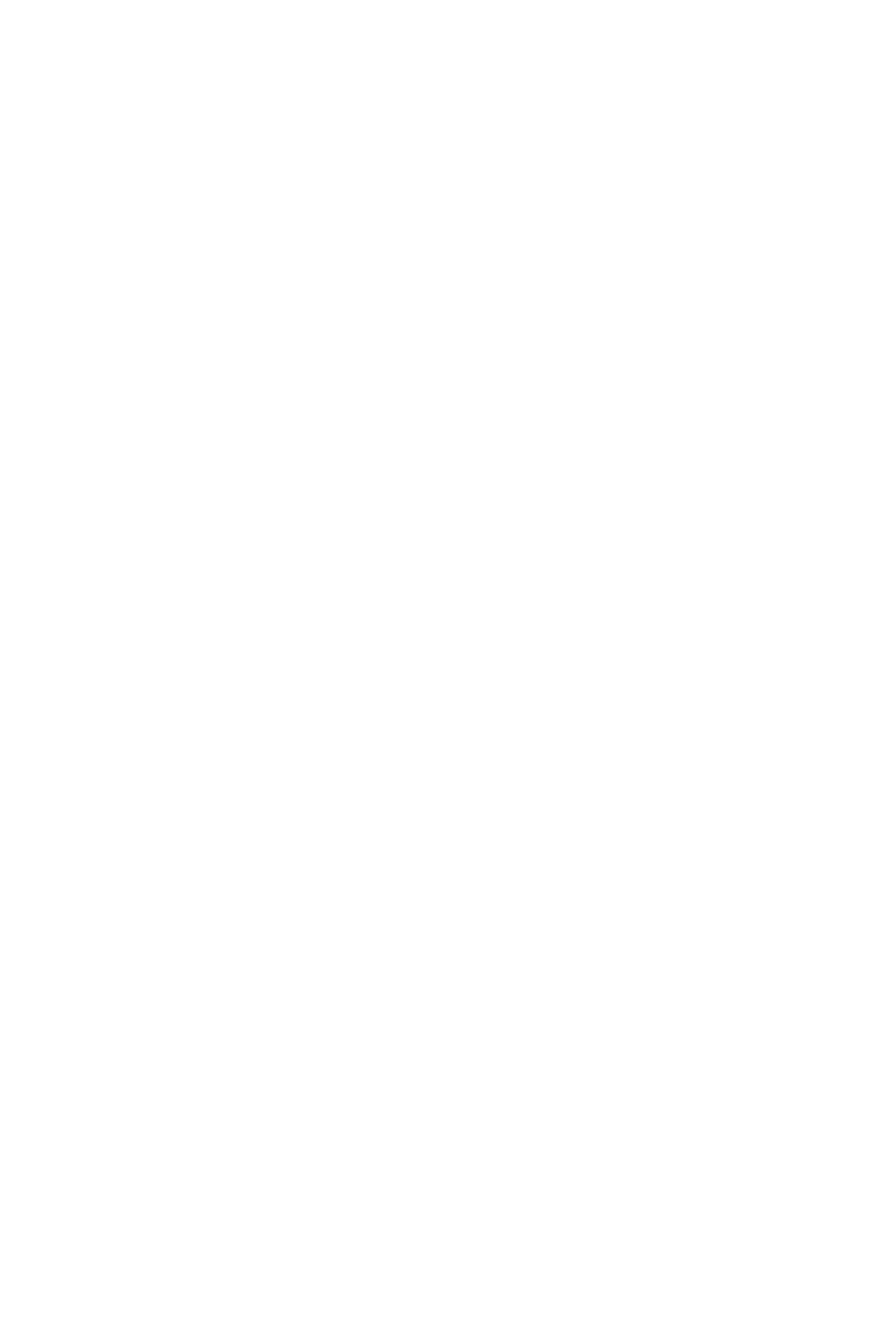## Introduction

Happy New Year!

January opens with breathtaking freshness, and opportunities beckon us forward. I can't wait—can you? Thank you, dear reader and fellow believer, for joining me for twelve months of deepening our understanding of what it means to experience the love of God.

When I reflect on the people I'm the closest to and the most intimate with, in whom I place the most trust, it's those people I spend a lot of time with. These are the people who are present in our lives for each up and down, the people we don't have to "catch up" with, because they are near-constant presences, the ones we're knit together with. I know them, and I sense when they are feeling blue or want to share some victory. They know me and understand my frailties and come alongside with a card, a hug, or an encouraging word.

No matter how close we are with other people though, they can't always be with us. A spouse may work or have other interests, and eventually he or she will pass away. Our closest friends have other interests and friends too. Our children grow up and move on to lives of their own. Small groups and Bible studies switch up over the seasons; we may change churches several times during our lives.

Only one person never changes and is always with us: our Lord. With God, we can be more intimate than with any other because he is omnipresent always with us. "So do not fear, for I am with you," he pledges in Isaiah 41:10. "The Lord your God goes with you; he will never leave you nor forsake you," Deuteronomy 31:6 promises. I have long known that God loves me and loves you. But I long to experience it each and every day.

To experience something is to live it, to encounter it, to understand it, to explore it with our hearts, minds, and souls as well as with the five physical senses and our God-given spiritual ones. It means to join him in doing his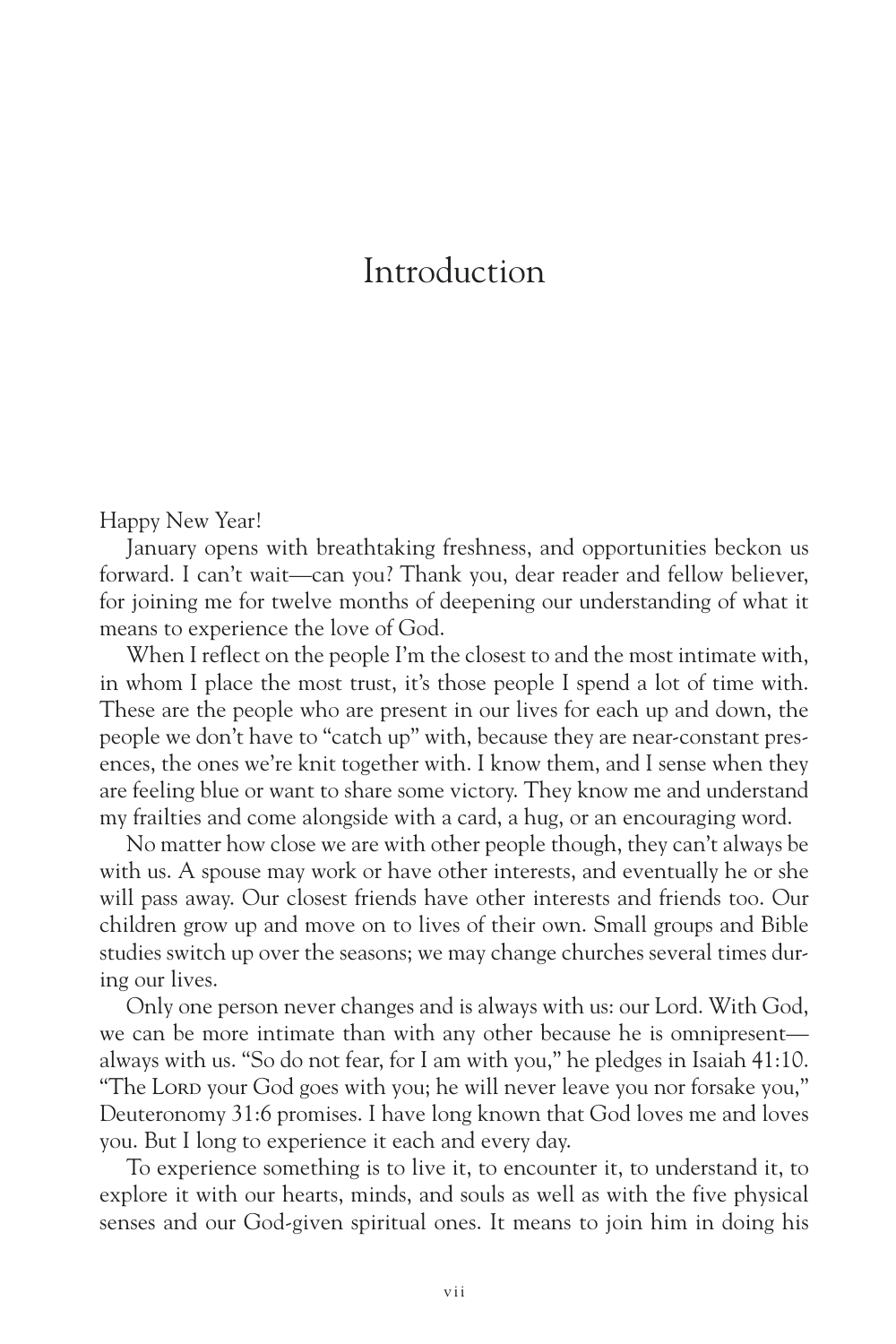work and to be the recipient of it too. In every action we do with and for God, every good day and bad day when we walk hand in hand with God, we experience him.

Through these daily devotions (six days each week plus the opportunity to put new insights into practice in a hands-on way on the seventh), I pray that this year you will experience the love of God in powerful and deeply personal ways. "May you experience the love of Christ, though it is too great to understand fully. Then you will be made complete with all the fullness of life and power that comes from God" (Ephesians 3:19, NLT).

Ready? Let's go!

*Sandra*

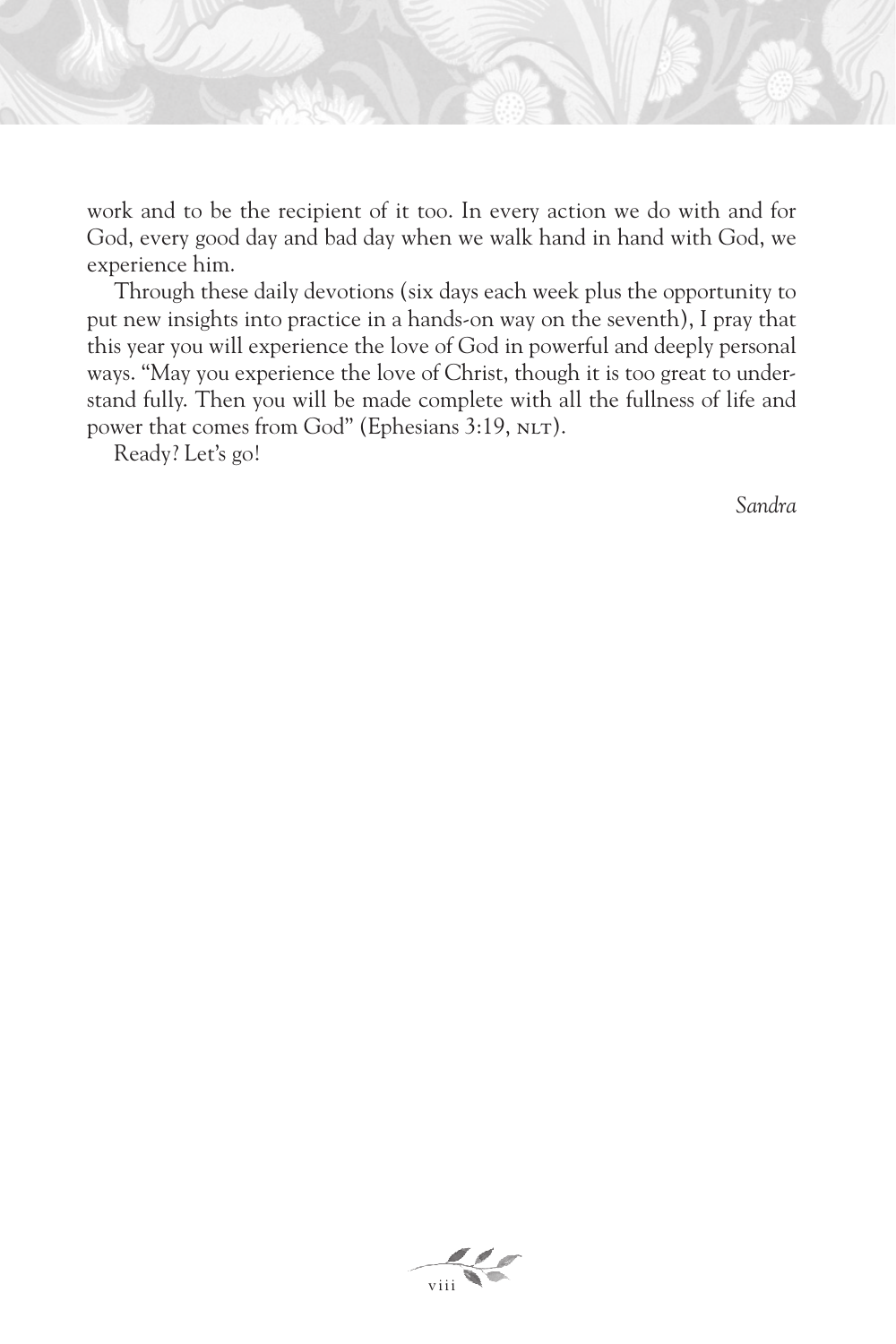

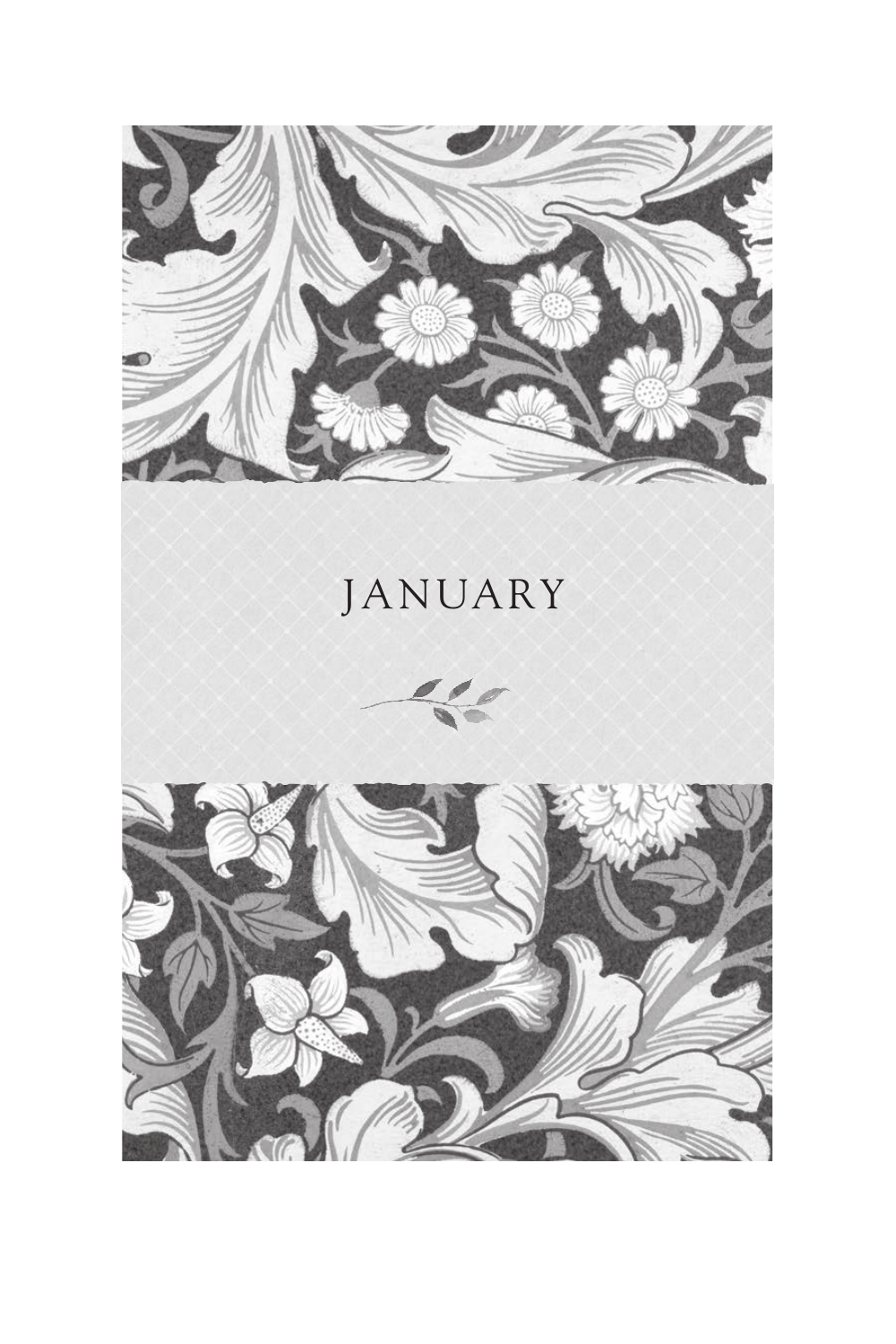## The Payoff for Practice

My New Year's resolution: coax music out of the mahogany piano which sits, pretty but mute, in our living room. In fact, the only time the strings sound is in a reverberating response to my husband's infamously loud sneezes.

Beethoven would not approve.

As a girl, I never liked practicing, and that hasn't changed. Tackling a new piece, note by note, over and over, seems tiring and somewhat repetitive unfulfilling, as it is often done alone. But that measure-by-measure practice is foundational to all the seamless, rewarding music that follows. In his book *Outliers*, Malcolm Gladwell says, "Practice isn't the thing you do once you're good. It's the thing you do that makes you good."

So often we want the reward, the pleasure, before putting in the time with drills. Practice, though, builds muscle memory, and muscle memory will kick in almost without thought when needed. For example, when stage fright threatens to wreck a piano performance, the oft-practiced piece will obey the rhythmic, expected motion of the hands till the fear settles down. The hands will automatically do what they have been trained to do even if the brain isn't consciously directing them.

January 1 is a good time to settle what *spiritual* practices you'd like to reestablish too. Trusting God for small things will trigger an automatic faith response when the larger challenge arrives. When a difficult circumstance arrives unannounced, we often don't have the presence of mind to tell us what to do to lean on God in that moment. If we've "practiced" the disciplines of prayer, dependence, and courage, they will kick in without conscious thought when we most need them to.

Additionally, in happier circumstances, being trained to sense the leading of God will allow your spiritual muscle memory to learn how to play the new songs he's created for your life, even when you're afraid. Inevitably, I find peace in prayer and direction in reading the Bible, even when I didn't feel like doing either at first. Habits enable us to do what is right and trust that supportive feelings will follow.

What spiritual discipline is the Holy Spirit leading you to practice this year, so you and he will make beautiful music together?

*Physical training is good, but training for godliness is much better, promising benefits in this life and in the life to come.* I TIMOTHY 4:8, NLT

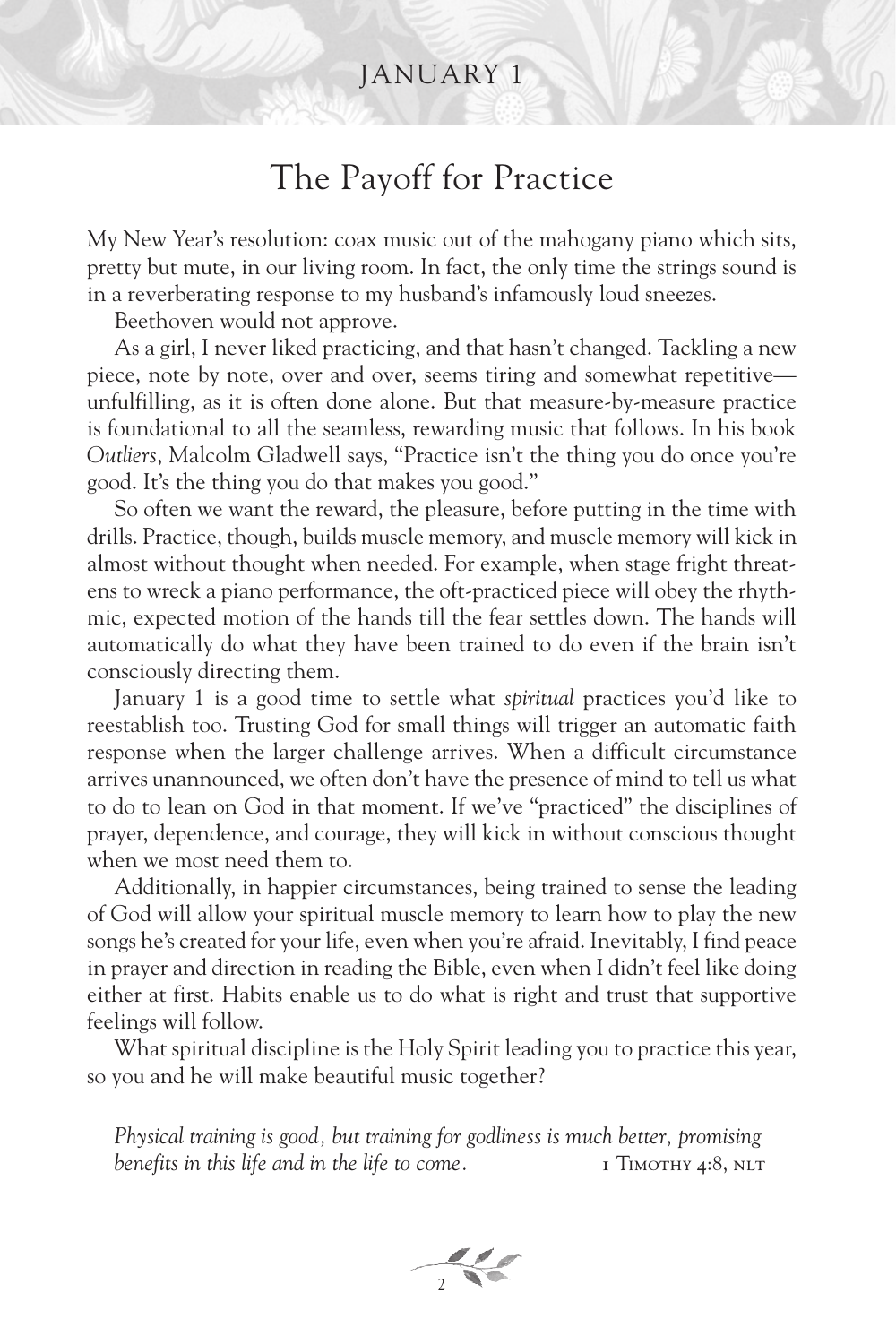## Beyond Expectation

*Come, thou long-expected Jesus, born to set thy people free; from our fears and sins release us, let us find our rest in thee.* 

Charles Wesley wrote those words in 1744, and while they may provide comfort to the believer, they may also provide pain. The Jesus who *is*, is not always the Jesus we long for or expect.

Jesus is a healer, and we expect that he will heal. He often does, but many times he does not. If we have prayed for a fellow believer who has gone to be with the Lord, we can comfort ourselves with the fact that our loved one is out of pain and in his presence. Still, there is sometimes disappointment that the Jesus who heals did not do so here on earth when it mattered to us.

Jesus is a provider, but for those who struggle with unemployment or home‑ lessness or hopelessness, it can be difficult to be content with the Jesus who holds their hand in the dark but does not immediately change the circumstances.

When the Lord first appeared on earth, the Jewish community had been expecting a Messiah that would free them from the political and physical oppression they suffered under the Romans. Jesus' priority, though, was the souls of people. He came to carry out the most important charge his Father had given him: to die for our redemption. The way he acts and does not act was, and still is, sometimes bewildering even to those who love and follow him. Even his cousin John, who had recognized Jesus by leaping while still in his mother Elizabeth's womb, had a moment of doubt while imprisoned. "Are you the one?" he asked of Jesus in Matthew 11:2‑3 (esv). "Or shall we look for another?"

The first-century Jewish community was expecting someone to solve their immediate problems, and when Jesus didn't do that, some grew disappointed in him. In time, though, Jesus promises he will make all things new and dry every tear. In your present circumstance, what kind of savior are you expecting? Can you find rest and release in Jesus as he truly is and does? He is righteous and good. You need look for no other.

*I know whom I have believed, and am convinced that he is able to guard what I have entrusted to him until that day.*  $\qquad \qquad$  2 TIMOTHY 1:12

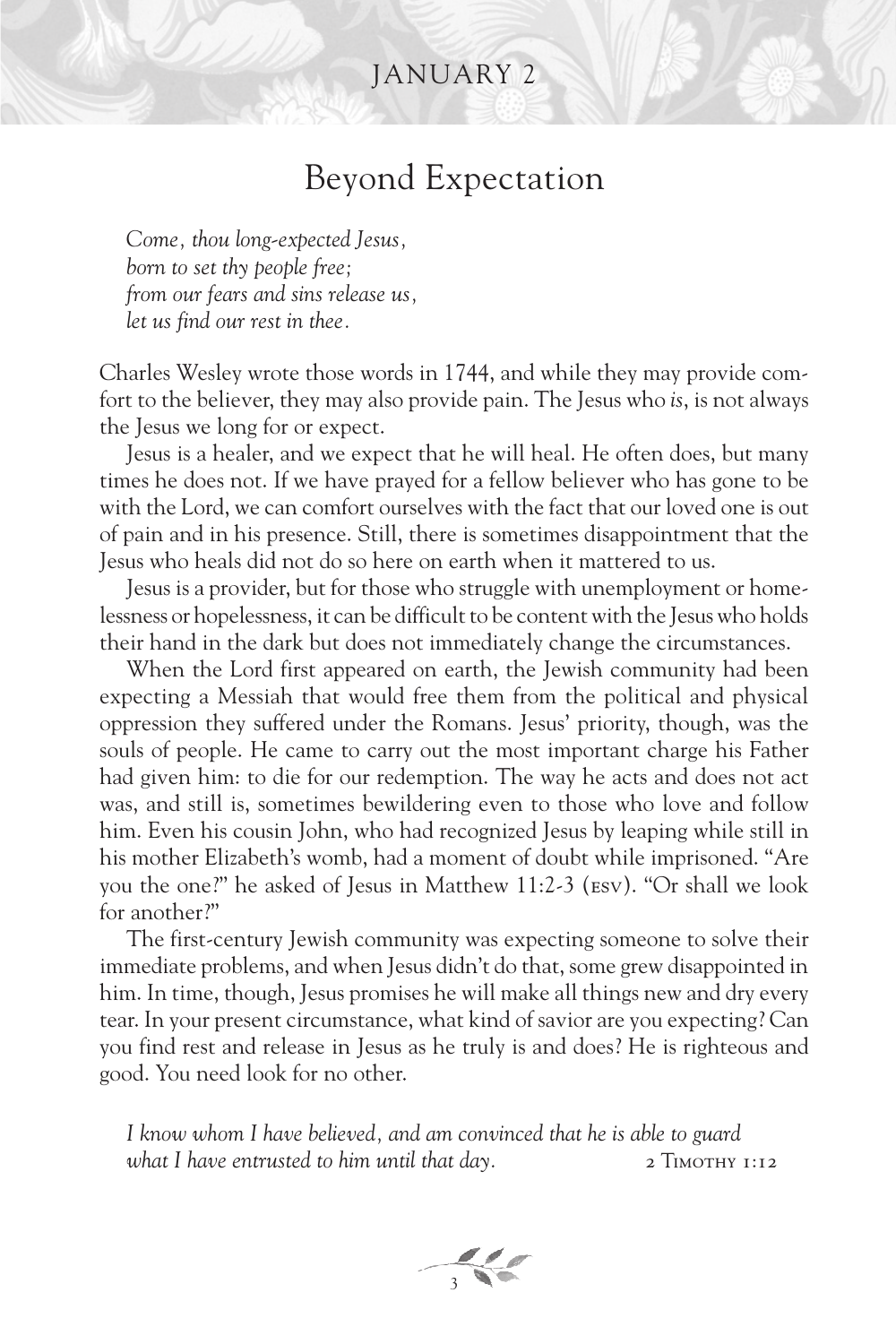## Inspired

I sat in the family room, chick flick on in the background, inflating a floating mountain of balloons in preparation for a celebration.

I was also worrying about post-Christmas and health-care bills.

As the balloons expanded, I thought about how what filled them often defined the little orbs. Filled with water? Water balloons. Ready to soar skyward? Hot-air balloons. Huffing and puffing, I thought these would certainly be Sandra balloons—filled with air that had come from inside me. The balloons, though filled, drooped on the floor as if in confirmation of my weighed-down spirit. It put me in mind of Scripture.

Genesis tells us, "The Lorp God formed the man from the dust of the ground. He breathed the breath of life into the man's nostrils, and the man became a living person" (2:7, NLT). When we were filled with his breath of life, that was our defining moment as humans. We are filled with him, which is who we are meant to be.

That verse is directly where the word *inspiration* comes from. We are ani‑ mated, filled, and defined by what is inside us.

The book of Acts shows Barnabas to be a good man, filled with faith and the Holy Spirit. After Saul had approved of the stoning of Stephen and the ravaging of the church, he left for Damascus to do more damage. Then Saul saw Christ in a vision and was saved. Barnabas found Saul and brought him back to Jerusalem. While many believers were understandably filled with fear at the sight of Saul, Barnabas was filled with faith. I imagine, like the other believers, he had that choice: be filled with fear or be filled with faith.

We, too, as modern-day disciples, have that same choice when faced with troublesome situations, large or small: faith or fear. What fills us, defines us? God tells us that he does not give us a spirit of fear but of himself—power, love, and self-control. Because he loves us, we each have the choice every day to be filled with the Spirit. Which do you choose? He wants to breathe peace and life into you today!

*God gave us a spirit not of fear but of power and love and self-control.* 2 Timothy 1:7, esv

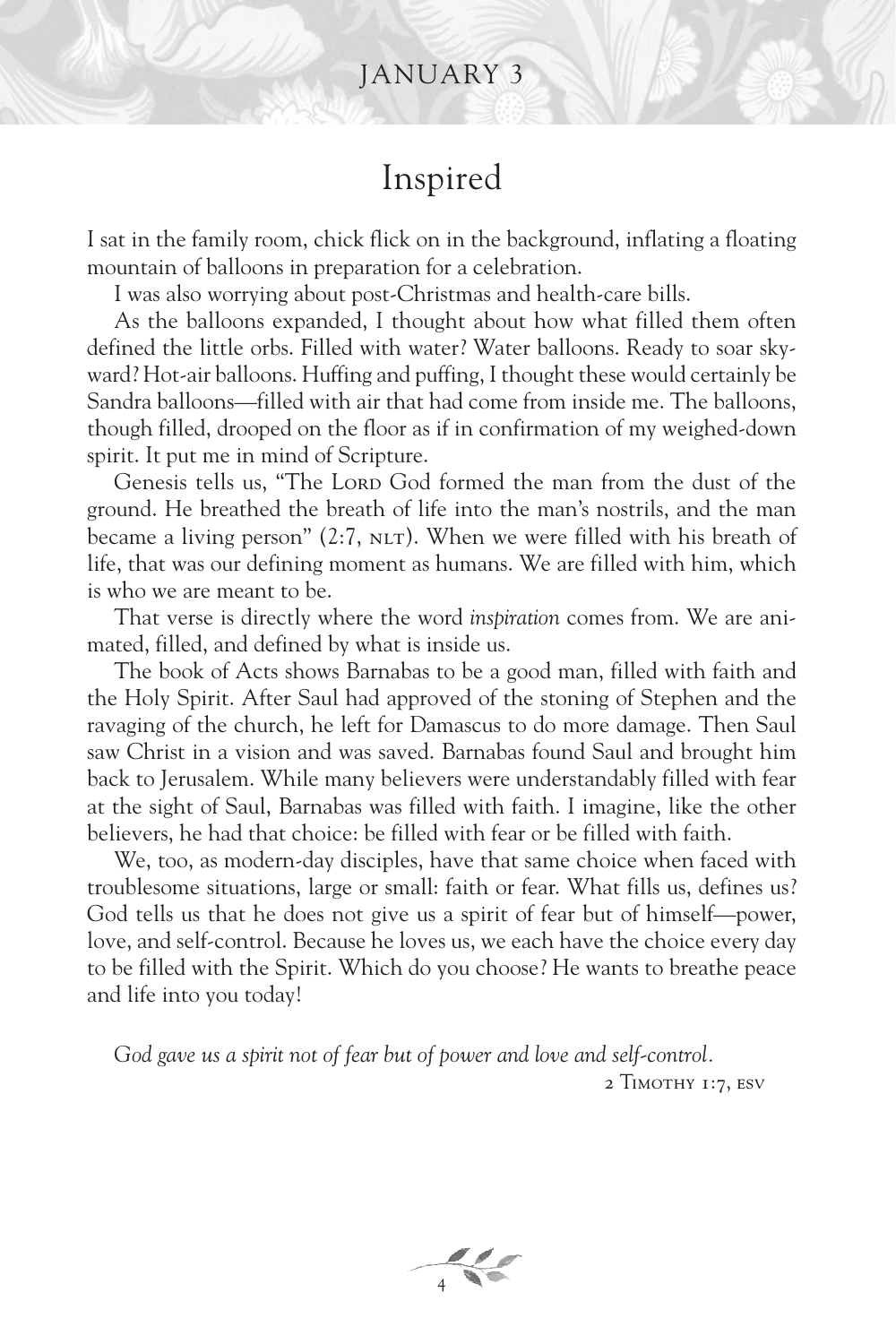## Minty Fresh

The first week of the year is a time when most of us hope to make a fresh start, a new beginning. It's a biblical concept—our Lord is a God of fresh starts and do-overs. The psalmist pleads, like we do, "Create in me a clean heart, O God, and renew a right spirit within me" (Psalm 51:10, esv).

A dieting trick I picked up some years ago was to brush my teeth immedi‑ ately after I'd finished a properly-sized portion or any time I was tempted to overindulge. Most of the time it worked, because it gave me two minutes to consider the commitment I'd made to my health.

In our Christian walk, it also feels good to be clean, and when we are spiritu‑ ally shipshape, there's hesitation to mess that up. The price of "getting clean" spiritually is much costlier than a couple of minutes in front of the sink and a tube of toothpaste. It cost the Lord his very life.

I had a friend who refused to drive another friend's expensive convertible because she was afraid she'd wreck it. She had no trouble driving my old Toyota, though. First Corinthians exhorts us, "Do you not know that your body is a temple of the Holy Spirit within you, whom you have from God? You are not your own, for you were bought with a price. So glorify God in your body" (6:19‑20, esv).

When I consider the cost to Christ for his relationship with me, I remember and experience his love for me in a fresh and energizing way. Recognizing anew the price Christ paid to purchase me, I'm compelled to consider my own devotion to being his disciple. When I sin, now, I not only ask for forgiveness and a fresh start, I prove my intentions by planning ahead, like that tooth brushing. When I sin, I pray, confess, repent, and text a friend and admit it. It's much harder than it seems, but it works, because who wants to do that multiple times a day and seem like a spiritual slacker? Not I. Being accountable and knowing how expensive this convertible was to my Savior lessens the desire to mess up.

Do you have a plan to avoid your temptations? You can succeed!

*Submit yourselves, then, to God. Resist the devil, and he will flee from you. Come near to God and he will come near to you.* JAMES 4:7-8

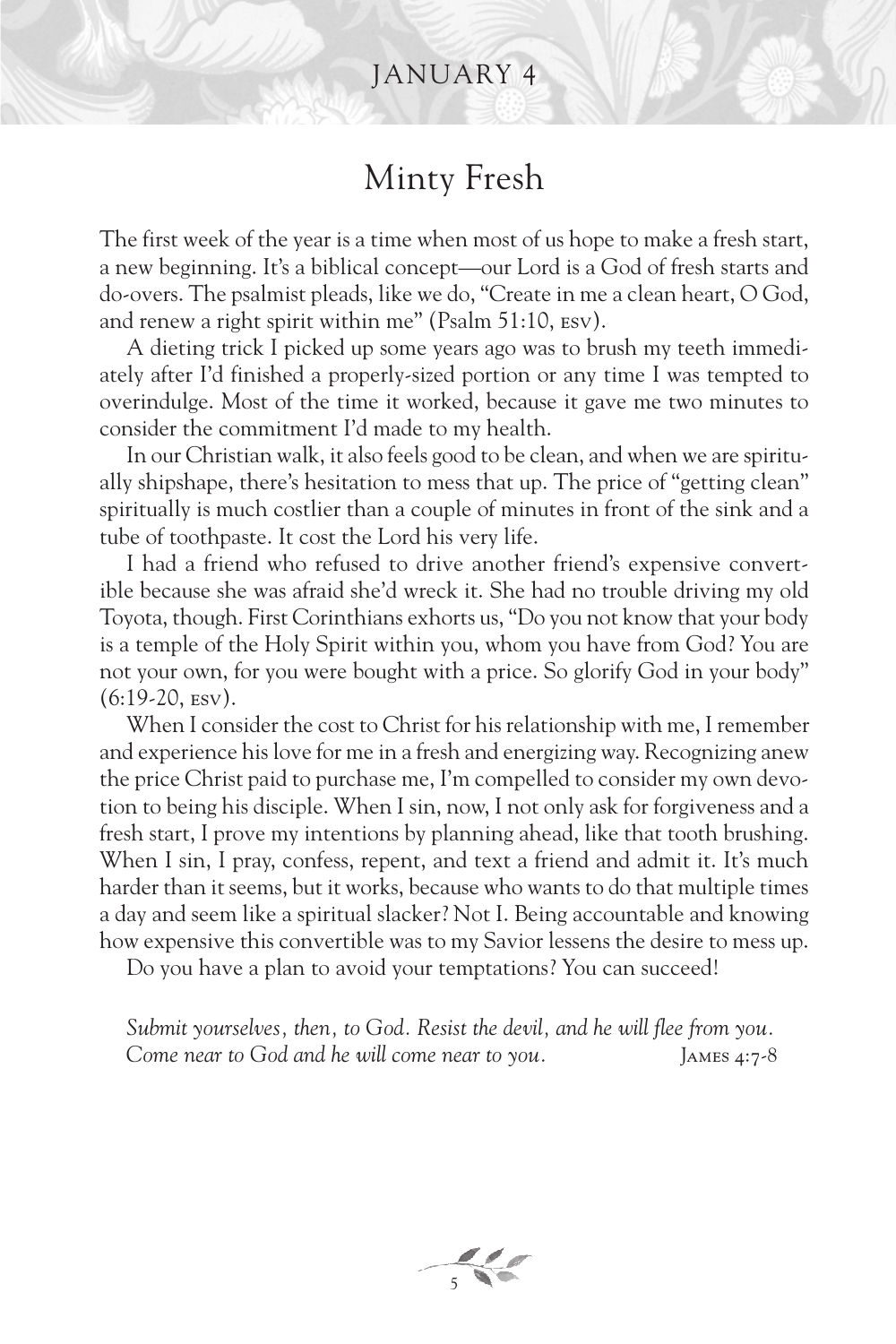## The Gentle Cycle

I arrived at the gym in the late afternoon, just after school let out—a mistake. Half the pool was cordoned off for swimming lessons, which meant that all free swimmers would have to cram, like proverbial sardines, into the other half of the water. I looked out over the crowd. Many bathers did not have room to stretch their arms without whacking someone else, much less enjoy the water. The pool was over capacity.

I determined to come back another time, another day, but I mused on overcapacity all the way home. I wasn't sure my packed schedule allowed for another visit soon.

Sometimes I stuff too much into my washing machine in an attempt to get everything clean in one load. Only problem—nothing gets clean when the washer is over capacity. I'd recently read of a party on a college campus. Not only were there many revelers, but too many of them had also spilled out onto a tiny balcony designed for two plus a little grill, to tragic results. The balcony collapsed and took the students down with it.

Too many plugs in the socket leads to a blackout wherein nothing gets juice. So, too, when much is asked of anything or anyone, above and beyond their designed capacity, uselessness, poor performance, lack of joy, and even disaster may result.

We often think of self-control as stopping ourselves from participating in something harmful. But often, self-control means moderating the amount of good we take on. Self-control means saying no to two ministries so that we might do one well. Self-control means not taking on too many hours at work to the detriment of the body. Self-control means carving out time for rest, reflection, and pleasure in a society which often equates value with busyness. Things and people regularly running at overcapacity eventually break down, black out, or collapse. When I pack my life (or allow others to pack my life) with stuff to do, there is very little time to be: be Sandra, be still, be with Jesus and experience his presence and provision that day. Even the Lord withdrew from ministry, his work, to rest and recharge (see Luke 4:42; 5:16).

What might you trim back to do, be, and enjoy what remains? Your body and spirit deserve to be treated gently.

Like a city whose walls are broken through is a person who lacks self-control. PROVERBS 25:28

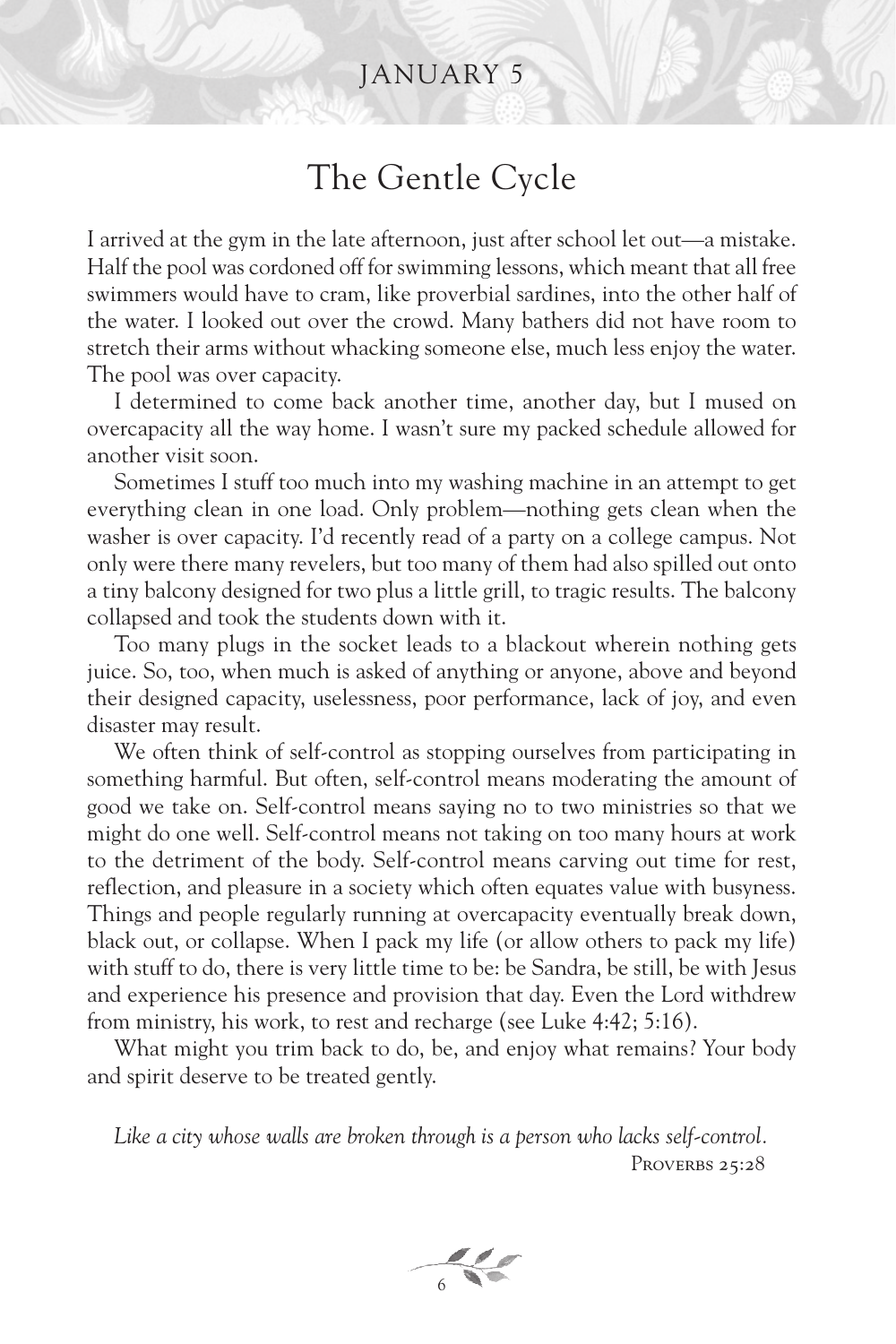## In Need of a Little Christian-ease

So often we Christians exhort others to "have faith." Have faith that the situation will be resolved in the right way. Believe that all will end well, although current events seem to be careening out of control. Trust that shattered relationships will be restored, that God is bigger than any situation or circumstance that we face and can overcome for and with us. Our advice is true and biblical. After all, we walk by faith and not by sight, as 2 Corinthians informs us. We're so used to saying "just have faith," though, that it's become *Christianese*, something we casually reference but don't practically facilitate.

I'm here to tell you, it's not "Christian-ease" to have faith in difficult times; it's "Christian-hard."

We rejoice and praise together when times are good, but we must persevere and lean into faith in both God and his faithful followers when times are tough. God has promised that he will never leave nor forsake us, but as a child once said, I sometimes wish I had Jesus with skin on him, right here and right now, in my house.

That little child's prayer can be answered. The word *encourage* means to inspire courage or confidence in someone. People who need courage are facing a daunting, tiring, or worrisome situation. We are to help them be brave, to hold them up as it were, as they stand or fight. We experience the love of God in an unmatchable, powerful way when we act as his agents, on his behalf, offering that love to others. To "go and do likewise" (Luke 10:37) to someone who is disheartened is a marching order from Jesus Christ to all who believe.

To whom, today or this week, can you bring a little "Christian-ease" by your loving, helping presence? Having a "Christian-hard" week, yourself? Be brave. Reach out to a loved one and ask for help and hugs.

*Let us hold unswervingly to the hope we profess, for he who promised is faithful. And let us consider how we may spur one another on toward love and good deeds, not giving up meeting together, as some are in the habit of doing, but encouraging one another—and all the more as you see the Day approaching.* Hebrews 10:23‑25

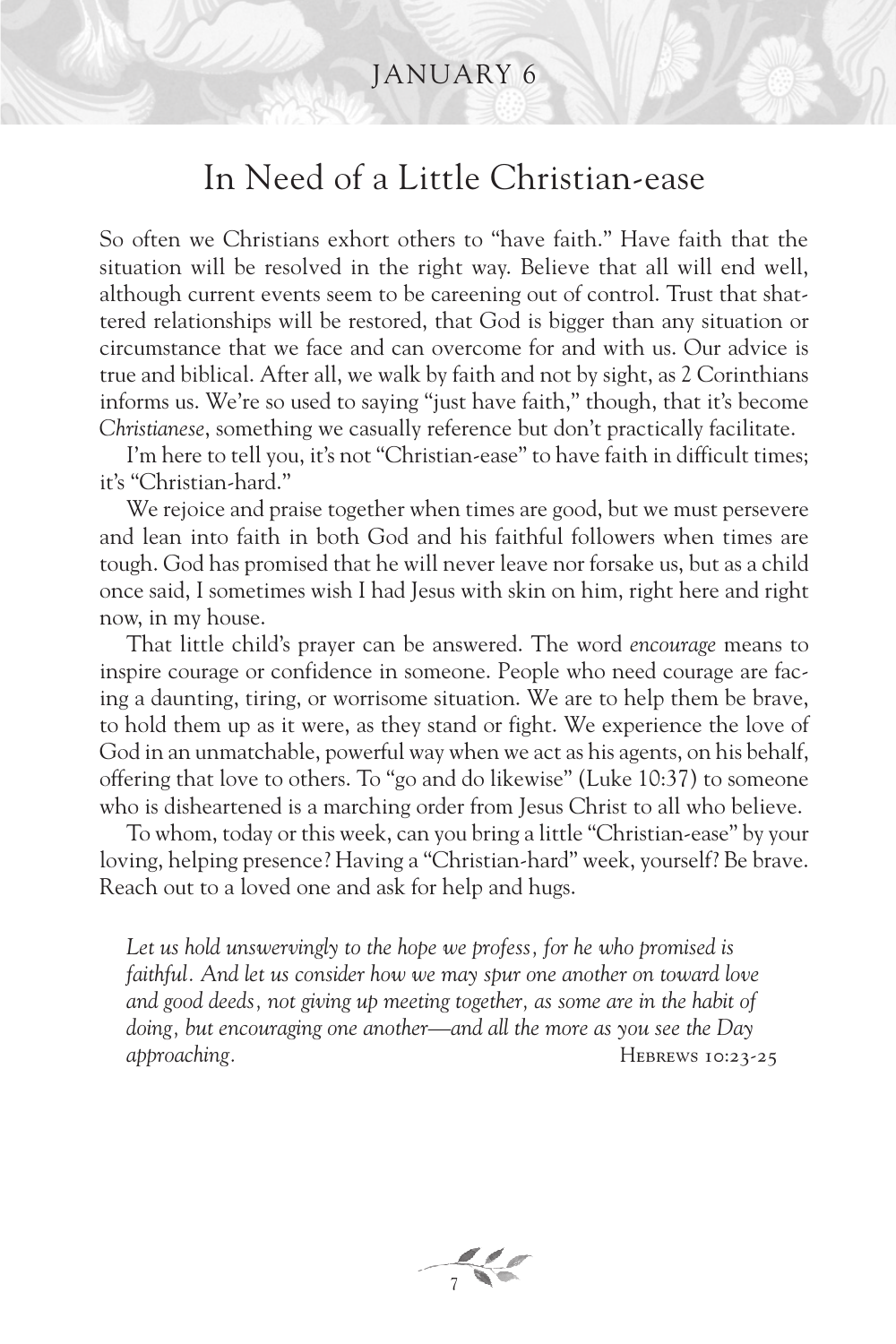## Experiencing the Love of God

The amazing thing about giving to others is that it gives back to us, and almost immediately. "Give, and it will be given to you"—the mysterious economy of our wonderful God.

Today, right now, think of three or four people who could use a little lift and then reach out and encourage them. It works best if you target their particular need. Someone who is suffering from physical pain might benefit by your sharing a meal you prepare or buy, or rubbing their feet and hands. Someone who is discouraged might be encouraged by a funny card. In a day of e-mail, receiving an actual card in the mail shows care and concern. Or poke a plastic pink flamingo in their front lawn. Do you know parents who need an evening out? Send a gift card.

For the friend who needs prayer, offer to pray every day this week, and then set a calendar reminder and let them know once or twice after you've followed through.

Another friend might like a quick walk with you if weather allows. You can leave positive reviews online for your favorite authors, musicians, and even doctors and dentists.

Now—the harder part. Reach out and ask for help yourself. Text a friend when you need prayer. Admit your marriage is in trouble or your child is wandering, and get help. Ask on social media for a book recommendation that will lift your spirits. Join a Bible study—many new groups form at the start of the year. Lift others, and let them lift you, too.

We all experience God's love when we're holding hands.

The people I will reach out to, and how:

The people I'll ask for help, and for what:

*Give, and you will receive. Your gift will return to you in full—pressed down, shaken together to make room for more, running over, and poured into your lap. The amount you give will determine the amount you get back.*  LUKE 6:38, NLT

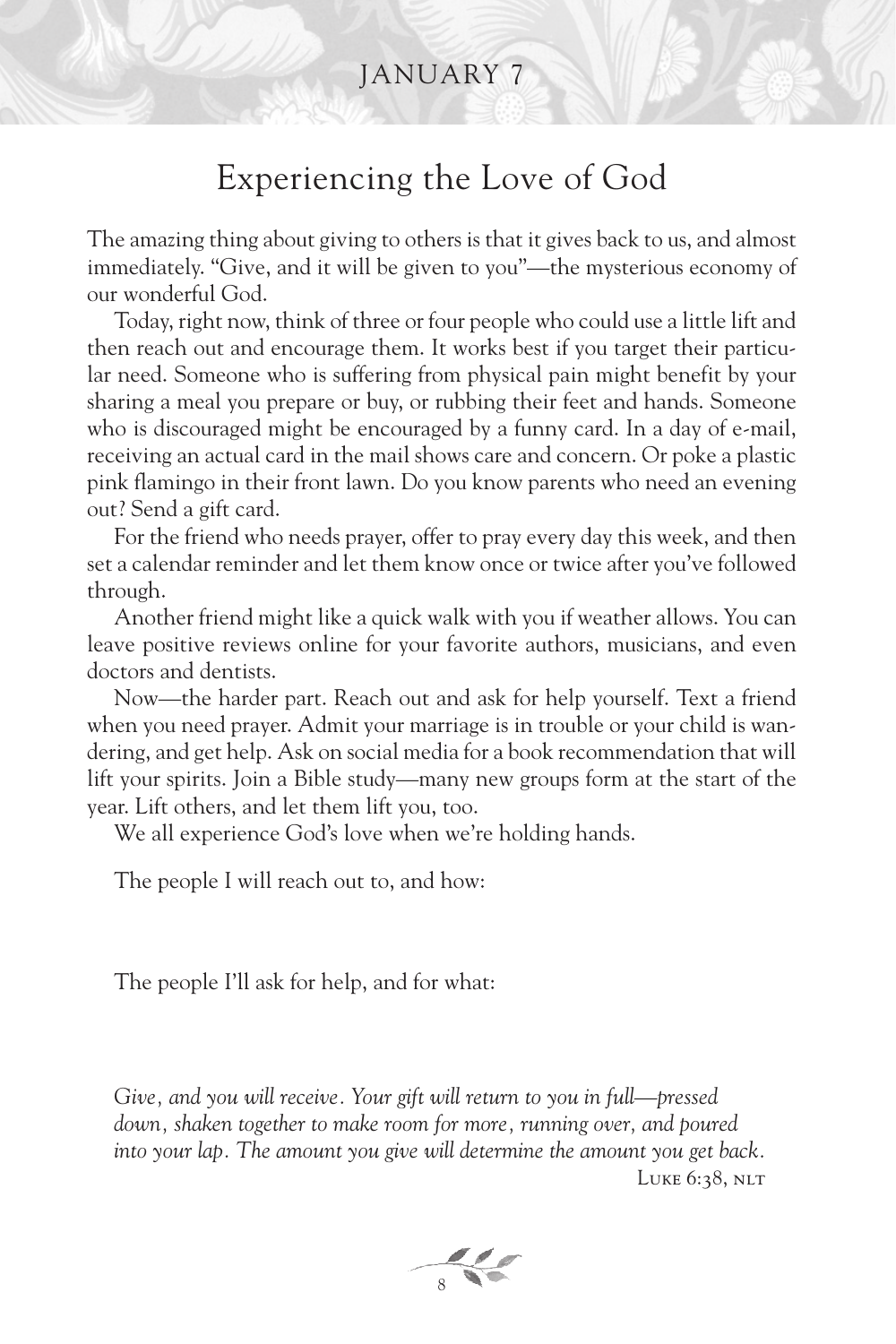## Only One Voice

I write for a living, which involves direction and suggestion from lots of people. Everyone from editors to friends to readers lets me know what I've done right and wrong—and tells me what I should do next. My family even pitches in. When my young son read one of my books for tween girls, he told me exactly where I'd gone wrong. "No submarines," he said. "That's why they're not selling. You don't have any submarines in your books."

I'll bet your job is like that too, whether it be your career, your ministry, your mothering, or whatever else you undertake. Someone always knows how you should be doing it differently. Though there may be dozens of voices trying to direct me, I aim to satisfy primarily one person—my editor, my boss.

When he directs me, it is for our common goal. When he signs off on the project, he's saying, "Well done." No other voice ultimately matters.

Overall, most of us are tempted to be people pleasers. But Scripture is clear that we cannot have two masters. It's easy for the noisy one in the same room to win out over God's still, small voice.

When the Lord compares us to sheep, it is not exactly a compliment. Sheep are prone to "sheep pleasing." In fact, if one sheep panics and runs toward the edge of a cliff, the entire flock might thoughtlessly follow her; she'll lead them all to their deaths. A good shepherd will guide the sheep away from areas of danger, using his voice, his staff, and his dog to usher his flock to areas of good grazing and water so their wool can grow thick and rich. He does not allow strange animals or robbers to distract, waylay, or mislead his sheep. For this to be successful, though, the sheep must follow him and not one another or some other "boss."

I'm praying today that God will open my eyes to the places where I still want to please people, to look good in front of them, instead of listening to his quiet, leading voice. Will you join me?

*Am I now trying to win the approval of human beings, or of God? Or am I trying to please people? If I were still trying to please people, I would not be a servant of Christ.* Galatians 1:10

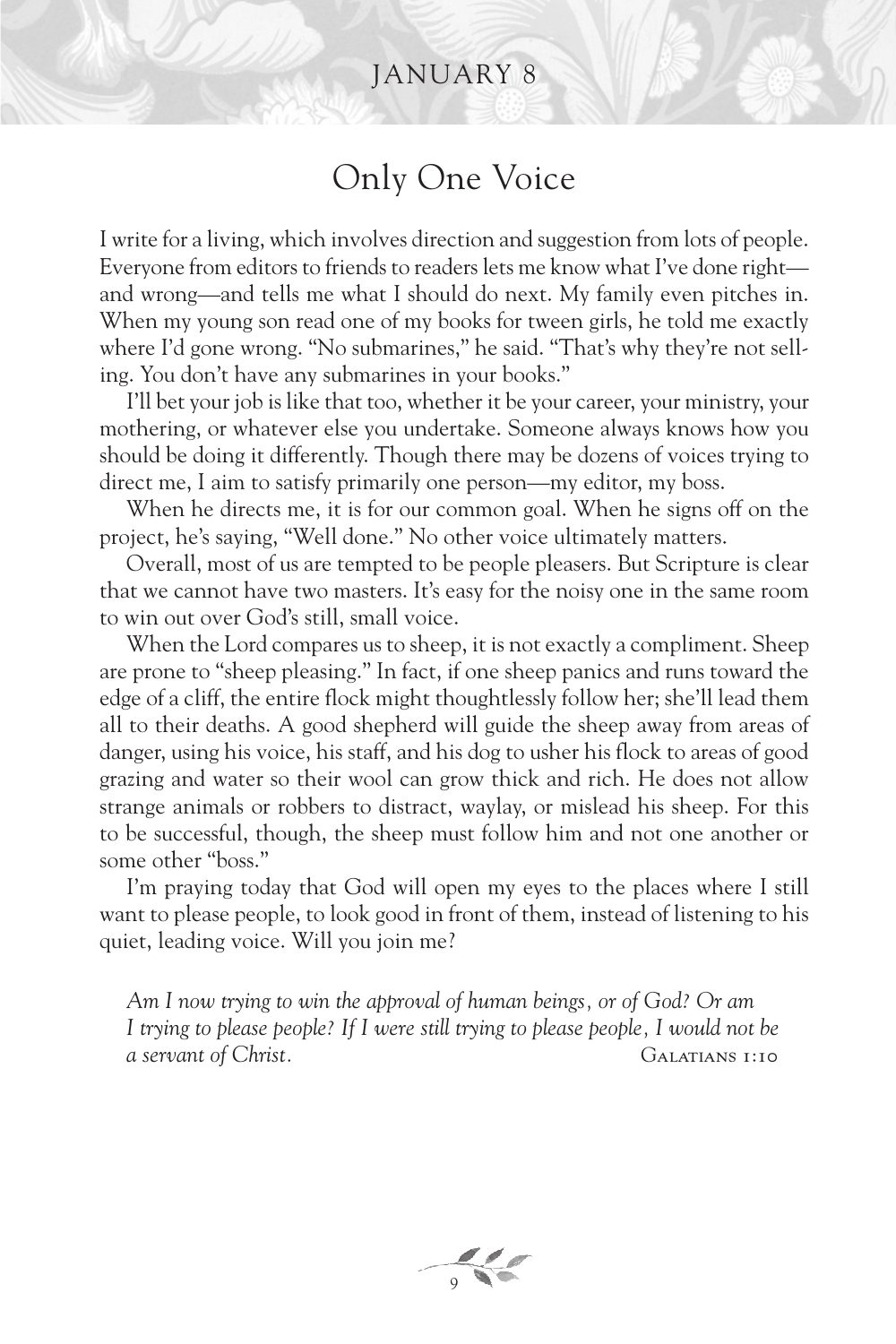## Three Points of Contact

Recently, we had our house painted. It's a tall house with a steep drop-off, and I watched in wonder as the painters confidently scrambled up what seemed to be shaky, thin ladders stabilized only by tiny metal feet.

I recalled the lesson my husband taught our kids when they were young and liked to climb rocks. "Three points of contact," he drilled into them. Two feet must be firmly planted, along with one hand gripping the point of contact, before the second hand could reach forward. Or, both hands held firmly to whatever was being climbed and one foot braced while the other took a step forward, backward, or down. In this way, a person could move forward, make progress, grasp, and reach. Those three points provided a stable and safe base.

The Christian has three points of constant contact in the Trinity. One of the beautiful mysteries of our faith is that, while we serve one God, he expresses himself in three unified persons. Each person of the Godhead reaches, teaches, and loves us in a unique manner, and we can hold on to all three at once.

God the Father, who calls us his children, so loved the world he created that he adopted us into his family. He called us and dearly loves us and receives our prayers. He made everything and made the way for everything. Even adults need a daddy, and in God the Father, we have that place of safety, protection, and refuge.

Jesus, the Son, is our savior, the mediator between us and the Father in sal‑ vation and in everything that comes after. He is our advocate still, our brother, friend, husband, and our model for life. "Follow me," he said.

Jesus told us that it would be a wonderful thing for us to receive the Holy Spirit, the third person of the Trinity. The Spirit is a counselor to us at all times; he helps us recall Scripture and spiritual lessons. He convicts us of poor courses of action and affirms and urges us toward wise ones.

Are you excited to climb, walk, reach, and grasp the delightful life God has gifted you from your stable, safe base of love?

*May the grace of the Lord Jesus Christ, the love of God, and the fellowship of the Holy Spirit be with you all.* 2 CORINTHIANS 13:14, NLT

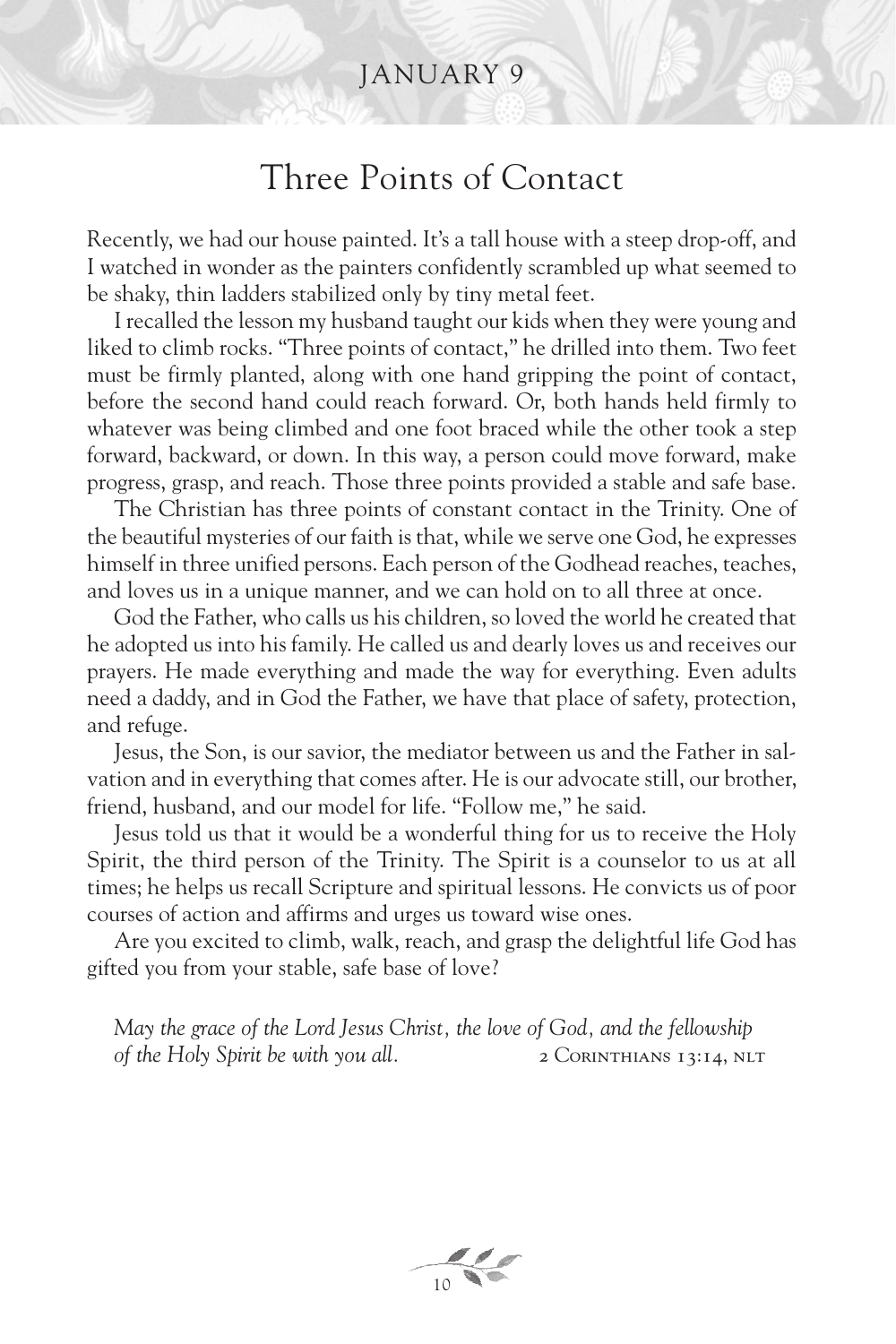## He's Made Us Fast

Among the most motivating movies for Christians to watch is *Chariots of Fire*. It tells the story of two world-class runners, including Eric Liddell, a Scottish man born to Christian missionaries in China.

Liddell was selected to run in the 1924 Olympics. When he was scheduled to run his race on Sunday, he declined, saying he would not run on the Sabbath, though he was pressured by many to ignore his convictions. It's been claimed that an American Olympic team masseur slipped a piece of paper into Liddell's hand with this quotation from 1 Samuel 2:30: "Those who honor me I will honor."

Liddell withdrew from the 100-meter race to avoid running on the Sabbath and instead ran the 400-meter event on another day. The 51st Highland Brigade played their pipes outside the stadium before Liddell ran, to give him courage and national pride. Liddell ran—and won the gold, setting an Olympic record. Liddell's fidelity to his Christian convictions made him famous at the time, and even better, put his faith and ours front and center.

So often we feel that our best ministries are those that are traditionally defined—pastor, preacher, missionary, Sunday school teacher. Mostly, though, our strongest testimonies come through when we decide, with a moment's notice, to live the faith we claim. Eric Liddell's family honored God as missionaries, and he himself returned to missionary work after the Olympics. What the family is best remembered for now is not that traditionally defined Christian ministry, but Liddell's spot decision to honor God with his life in the nonreligious details. He said, "I believe that God made me for a purpose. . . . But he also made me fast, and when I run, I feel his pleasure."

Where do you feel God's pleasure?

*Those who honor me I will honor.* 1 SAMUEL 2:30

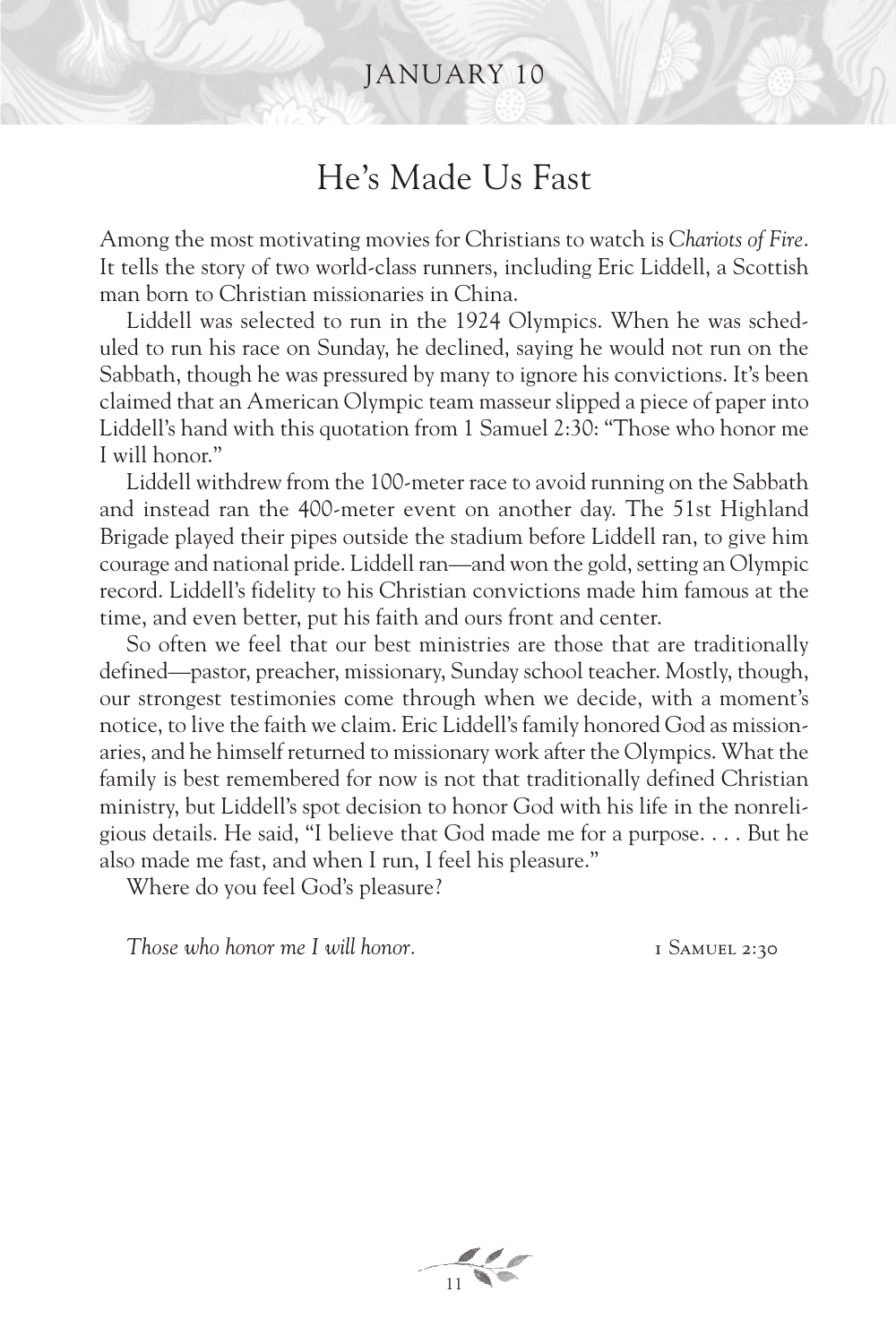## Abiding Love

I've spent the past couple of years losing weight, slowly but successfully, after not having been able to do that for some time. I've found a new way of eating that works for me and have incorporated the changes gradually, one by one. I'd heard the adage, "It took you X years to put this on; it's not going to come off overnight." But somehow, with the effort put forward, it seemed like things were moving too slowly.

Our world loves to promote successes: overnight financial successes, start ups that make a billion dollars with no college required, houses flipped for instant profit, fifty pounds lost in fifty days. The hare always seems to come out as the media winner, and the tortoise, rarely even acknowledged. But as we know, the tortoise wins in the end because of perseverance.

I mentioned the slow progress to a mentor, who told me, "Plateaus are good for the health. They give us time to adjust at each level, each change in habit, before moving on to the next." They allow us to remain and to abide.

This, too, is true for our spiritual health. We read the Word, or listen to a speaker or a pastor, and glean a new and exciting insight that we immediately apply, and it changes us. Then, time goes by before the next epiphany. Our walk seems slow, routine, unexciting. These seem like spiritual plateaus; in fact, they are. But they allow us time to incorporate each new truth, each new insight given, into our daily life. We experience increased understanding of the Lord when we reach a new height in our spiritual lives, but we experience a new depth in his abiding love when we remain on plateaus. We are not designed to incorporate many new habits at once. When we try that, often none of them stick. Perseverance wins the day.

The human body, and the body of Christ, both grow toward health with steady forward progress. Is there somewhere you feel like you're not making progress quickly enough, but in truth, you're moving at just the right pace for permanent change?

*I have loved you even as the Father has loved me. Remain in my love.* 

 $J$ OHN 15:9, NLT

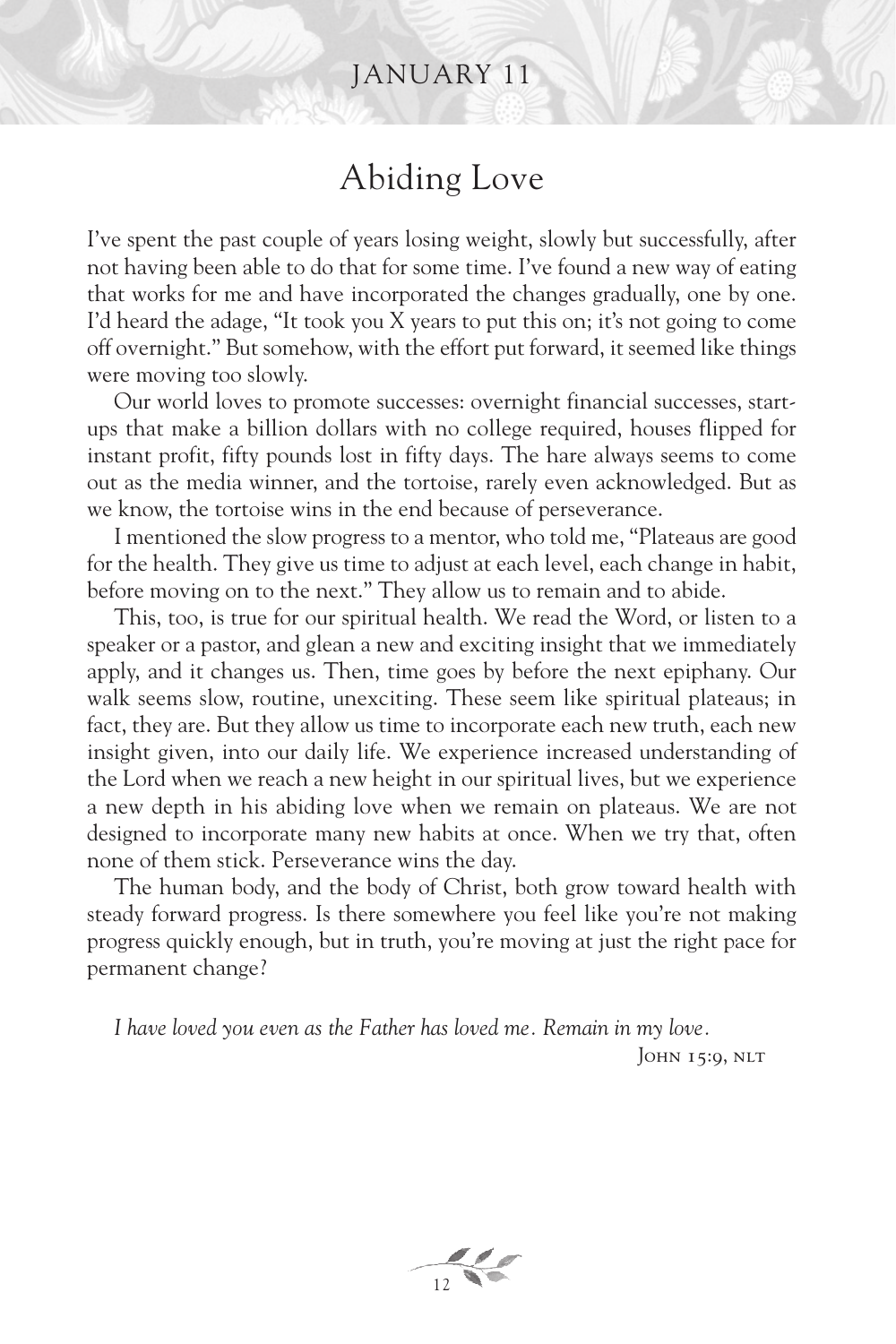## Lean on Me

Social media can be the fount of many ills, but it has also been a force for good. From the privacy of home, we meet new friends and brothers and sisters in Christ, people we may never have met while here on earth. One such friend, Robert Cook, underwent the most severe tragedy a parent can imagine. As he crept through that trial on his knees, he taught all of us, near and far, what it means to trust God.

Robert's son was undergoing some extreme difficulties, and when Robert was called to his son's hospital bedside, he went to social media and asked all of us who believe to pray. I knew Mr. Cook was a brother in Christ and a par‑ ent, and my heart went out to him as did many hundreds if not thousands of other hearts. We prayed for his son, and we prayed for Robert. Despite the best medical efforts and all those prayers, Robert's son passed away, into the arms of Jesus. Robert was crushed, and so were all of us who had come alongside him. He showed grace and dignity during the situation, and he also showed vulnerability in reaching out for help when he needed it—not putting on a stoic face but living an honest life of faith.

The moment in which I learned the most from Mr. Cook was after his son had been buried. Speaking of his Christian faith, his relationship with Jesus, Robert said, "I'm continuing my walk, just with a limp." He was willing to experience the love of God, both in his deep love for his son and in the crushing loss of his son. Who better than Jesus to lean on when our walk is unsteady?

Has there ever been a stronger, truer, more encouraging testimony? If we live long enough, each of us will take a bat to the shins, perhaps many times over. What does that do to our walk? Are we paralyzed? Do we turn away from Christ? Or do we keep walking, slowly, with the one who holds us up when we stumble?

Take his hand. Take mine. It's okay to limp. We all limp sometimes. Let's just keep walking.

*Brothers and sisters, we do not want you to be uninformed about those who sleep in death, so that you do not grieve like the rest of mankind, who have no hope.* **1** THESSALONIANS 4:13

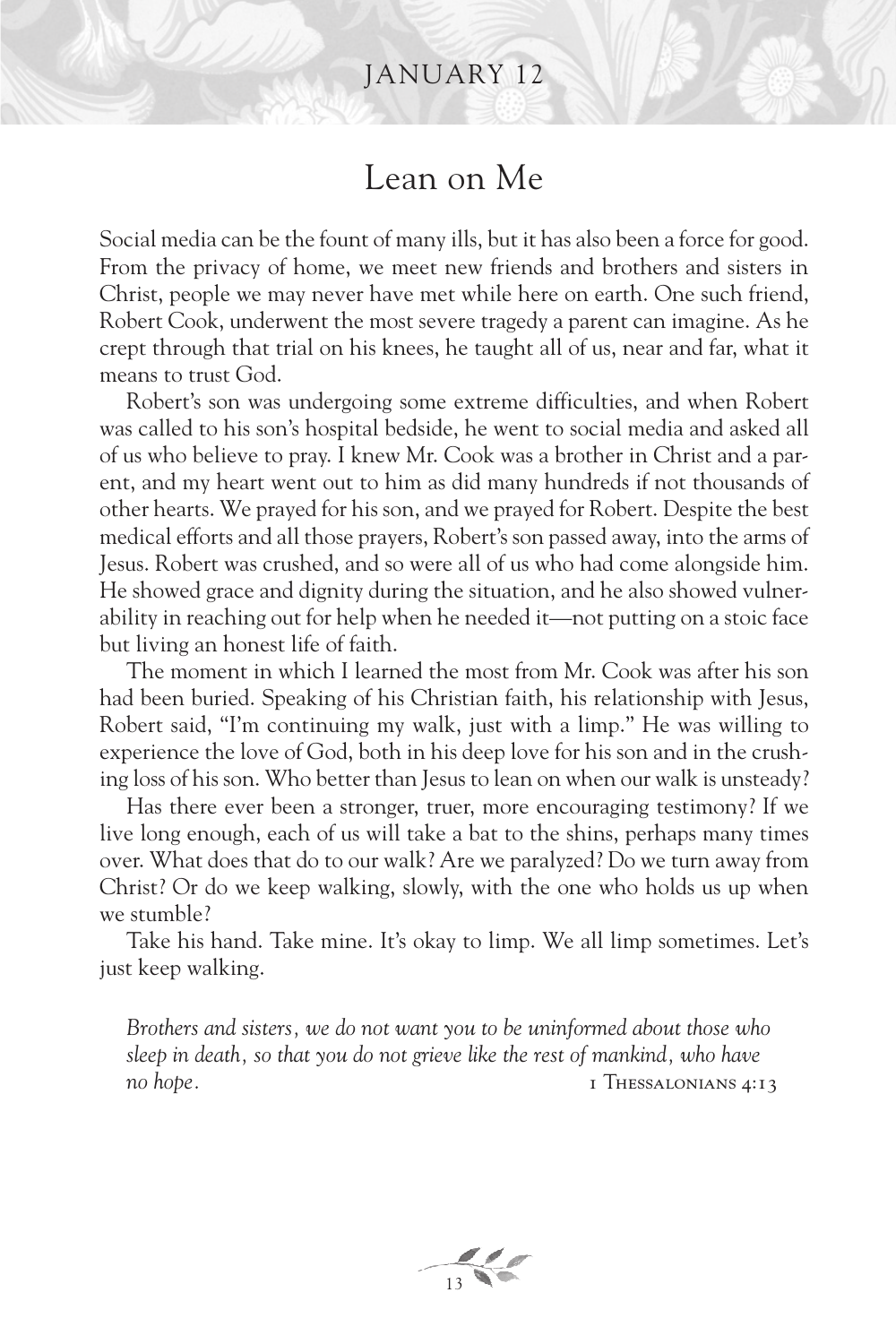#### Sense and Sensibility

Our son-in-law, a new believer at the time, had a big concern and voiced it to us. "How do I hear from God? I want to hear his voice, but I'm not sure how to understand what he's telling me about everyday things."

Many of us, no matter how long we've been Christians, would agree that we long to hear from the Lord, directly or indirectly. "If God would just tell me what to do, I'd do it," has escaped my lips every year. With our son-in-law, we discussed reading Scripture and paying attention to the leading of the Holy Spirit—good teaching, covering all the basics. But one way the Lord speaks to us, every day, is often overlooked.

God has given us five senses, sensibility, and the Holy Spirit to help us discern. He's asked us many times in Scripture to observe and then draw conclusions.

How do I know if someone is a safe person to be in a relationship with, learn from, befriend, or marry? Jesus says, "A good tree cannot bear bad fruit, and a bad tree cannot bear good fruit. . . . Thus, by their fruit you will recognize them" (Matthew 7:18, 20).

How do I know that you'll care for me, Lord? "Consider the ravens: They do not sow or reap, they have no storeroom or barn; yet God feeds them. And how much more valuable you are than birds!" (Luke 12:24).

Do you see my needs, Lord? "Consider how the wild flowers grow. They do not labor or spin. . . . If that is how God clothes the grass of the field, which is here today, and tomorrow is thrown into the fire, how much more will he clothe you?" (Luke 12:27‑28).

When I'm lonely, and he nudges someone to call me, I know he's listening to my heart, and I "hear" from him in the voice of my friend. When I see someone who can't provide a birthday party for her child, and he reminds me I'm good at baking cakes, he's speaking to me and asking me to speak for him, through a cake. I love to read the Word and listen to it taught. But how sweet it is, indeed, to see and hear and taste and touch him at work all around us every day, when we have eyes to see!

*Ears that hear and eyes that see—the LORD has made them both.* 

PROVERBS 20:12

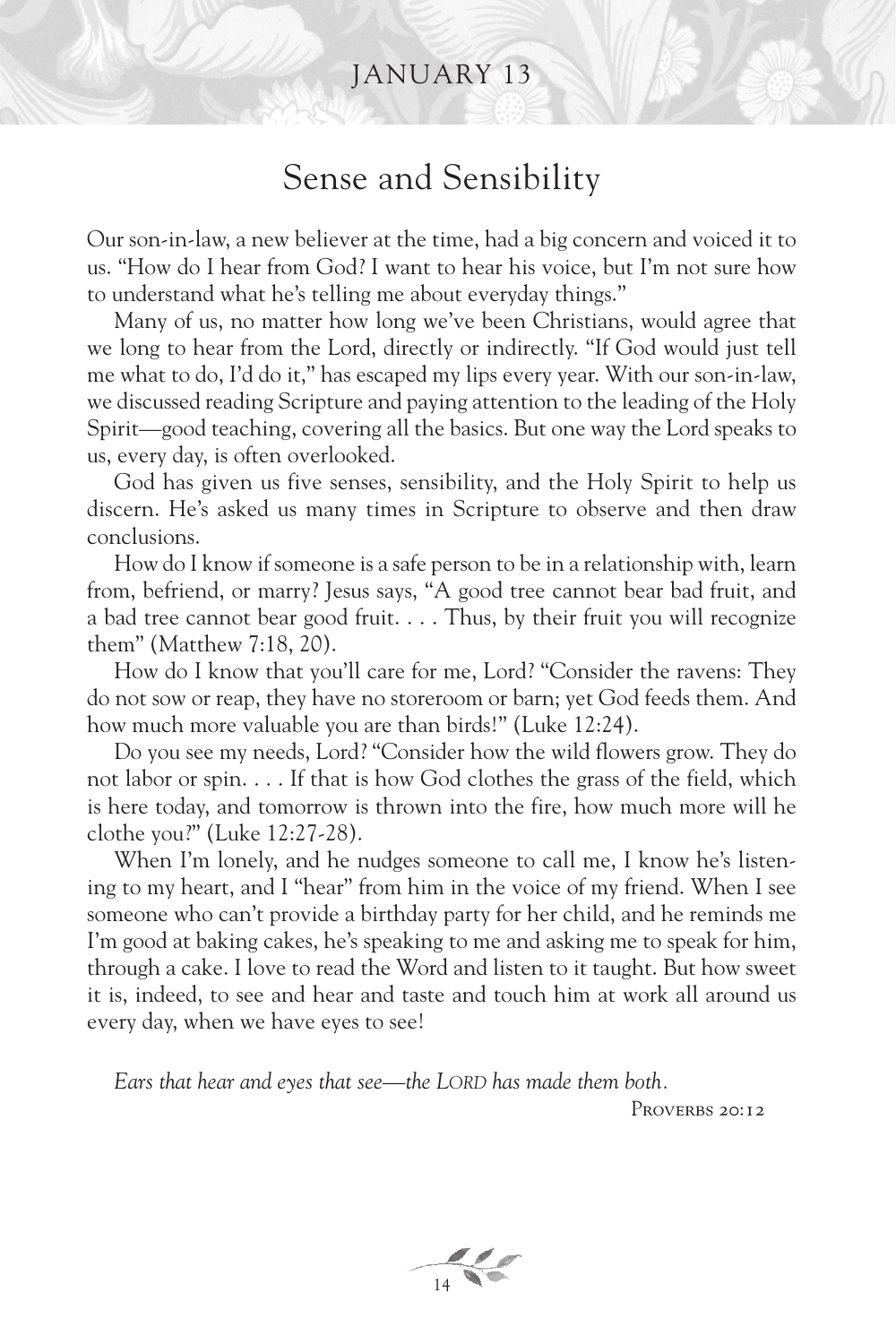## Experiencing the Love of God

Training our senses, both physical and spiritual, to sense and see God at work around us takes practice. But it can be done and is well worth the effort to communicate with him in this manner every day. When we learn to discern his hands at work and act as his hands at work, we experience his love—and our partnership with him—in a deeper, more meaningful way.

Scripture tells us that "whatever is good and perfect is a gift coming down to us from God our Father (see James 1:17,  $NLT$ ), so that's a great place to start. Got something good going on? Thank you, Lord!

Scripture also tells us that "for whom the Lorp loves He chastens" (Hebrews 12:6, nkjv). Had a gentle (or not so gentle!) correction lately, one that sent you in the right direction? Thank you, Lord!

I have always had a thing with pennies, between God and me. When I see one I remember what is stamped on it, "In God We Trust." It reminds me to trust him. When I'm feeling weak or worried, I often find a penny on the floor or on the ground, and I know he's drawn my eye to it.

One day I was under a lot of stress, and I asked the Lord, "Please reassure me." I walked into the dry cleaner, which is owned by Christians, and heard a lovely praise song. I just knew that was from God! And then, as I paid, my eyes were drawn to a huge cup FILLED with pennies. "Need one? Take one!" it said. My eyes filled with tears. That was from him too.

How do you see God's work in your life in the natural world around you this week? Don't skip past this. Stay here, prayerfully, until you can list at least five ways.

1.

2.

3.

4.

5.

*Whatever is good and perfect is a gift coming down to us from God our Father, who created all the lights in the heavens.* JAMES 1:17, NLT